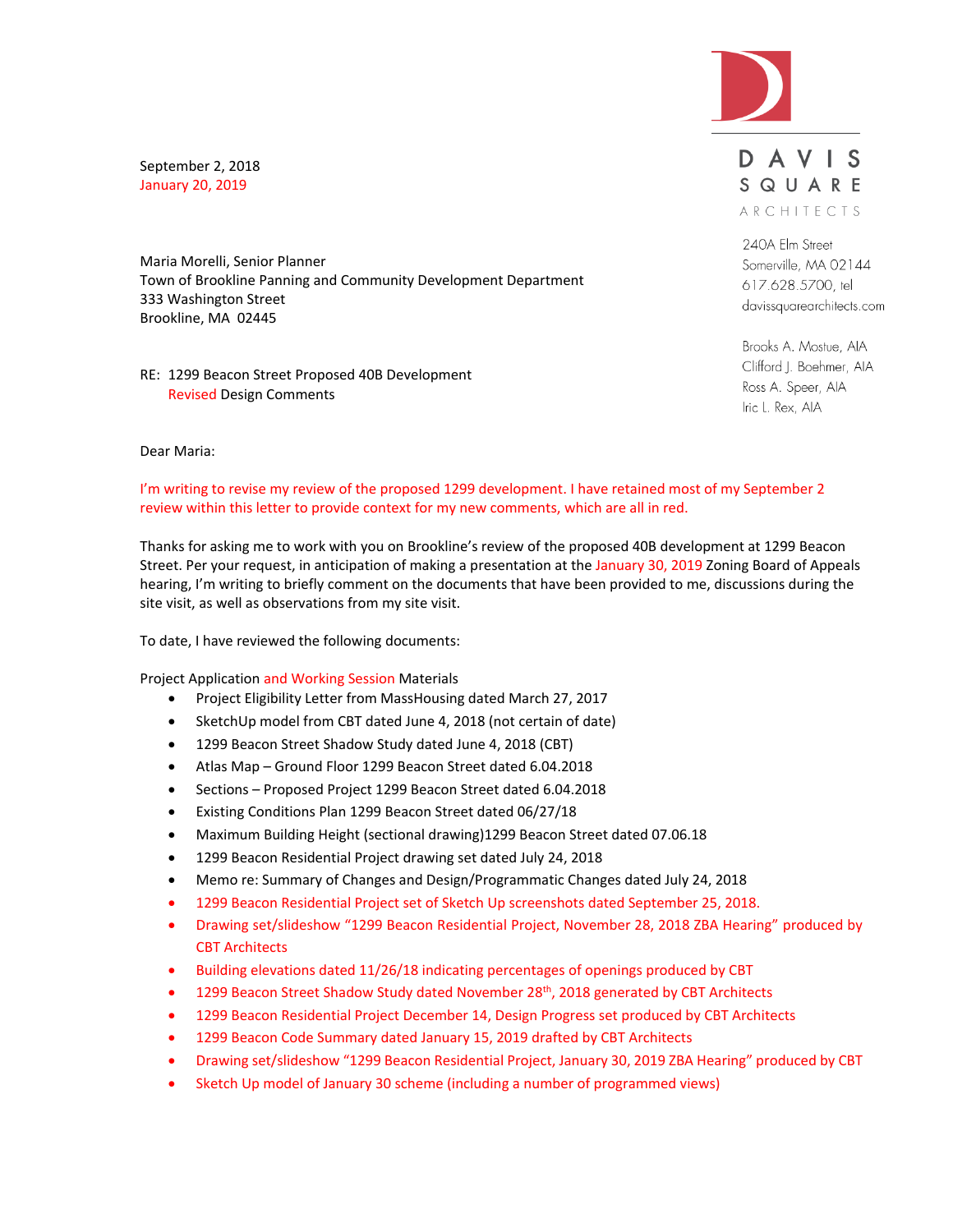Consultant and Town Reports

- Parking Peer Review report from Walker Consultants dated June 28, 2018
- Traffic Peer Review report from Environmental Partners dated July 6, 2018
- Memo to Zoning Board of Appeals from Ashley Clark re: Trader Joe parking dated 06/29/2018
- Memo to Chief Morgan from DS Myles Murphy dated 7-2-18
- Memo to Zoning Board of Appeals from Daniel Bennett dated July 10, 2018
- Memo to Zoning Board of Appeals from Maria Morelli dated July 10, 2018
- Email to Maria Morelli from Todd Kirrane dated July 11, 2018
- Planning Department presentation to the Zoning Board of Appeals dated July 11, 2018
- Memo to Zoning Board of Appeals from Daniel Bennett dated September 5, 2018
- Memo to Zoning Board of Appeals from Maria Morelli dated September 5, 2018 (re: Preservation Commission review)
- Memo to James Fitzgerald from Arthur Stadig dated November 21, 2018 (re: parking)
- Letter to Rachna Balakrishna from VAI dated November 26, 2018
- Loading Zone Entry/Exit of Truck turning study (undated) from VAI
- Memo to Alison Steinfeld from James Fitzgerald dated November 27, 2018 (traffic)
- Email/review to Maria Morelli from Todd Kirrane dated November 27, 2018 (numerous attachments)
- Memo to Rachna Balakrishna from Alan Simon dated December 27, 2018 (revised January 15, 2019)

Correspondence from the public and consultant to public

- Letters and emails to Planning Department and the Zoning Board of Appeals from Brookline residents (and Temple Sinai) dated from April 17, 2018 through June 27, 2018 (total of 24 documents, all in opposition to various aspects of the proposed development)
- Letter to Zoning Board of Appeals from John Gillon (Gillon Associates) dated June 28, 2018
- Letter to the Zoning Board of Appeals from Sullivan & Comerford, P.C. dated September 12, 2018.

# *Initial meeting at the site with the developer's design team and a representatives of the Town:*

This reviewer visited the site and surveyed neighboring areas on Friday, July 27. Attendees included the project's developer and architect, as well as Planning Department staff. The existing building was surveyed, and there were brief discussions of the plan set dated July 24, 2018.

# *Site visit and reconnaissance assessment of surrounding residential and nonresidential areas within 1/2 mile of the project site:*

The nearby neighborhood was walked and photographed by this reviewer.

# *Consult with the Applicant's design team, as appropriate;*

Town Planning Staff and this peer reviewer met with the design team and developer on September 25 and December 14 to review project design progress. There was a conference call on November 29, 2018.

# *Provide an oral presentation to the ZBA:*

This reviewer presented a preliminary report dated September 2, 2018 at a ZBA hearing on Wednesday, September 5, 2018.

## *Some preliminary comments regarding the site plan:*

 This reviewer's most significant concern regarding the site plan is on the Sewall Avenue face of the building. The streetwall along Sewall running from Longwood to Charles is challenging, largely because there is no consistent relationship of the various buildings to the street. The first two buildings on the north side of the street present the service sides of commercial uses, with significant parking fields in front that makes the transition between commercial and residential uses (which is the current condition at the third site, which is the subject property). After passing the rear of 1299, there is another commercial backside, closer to the street (the postal service loading area). The last structure before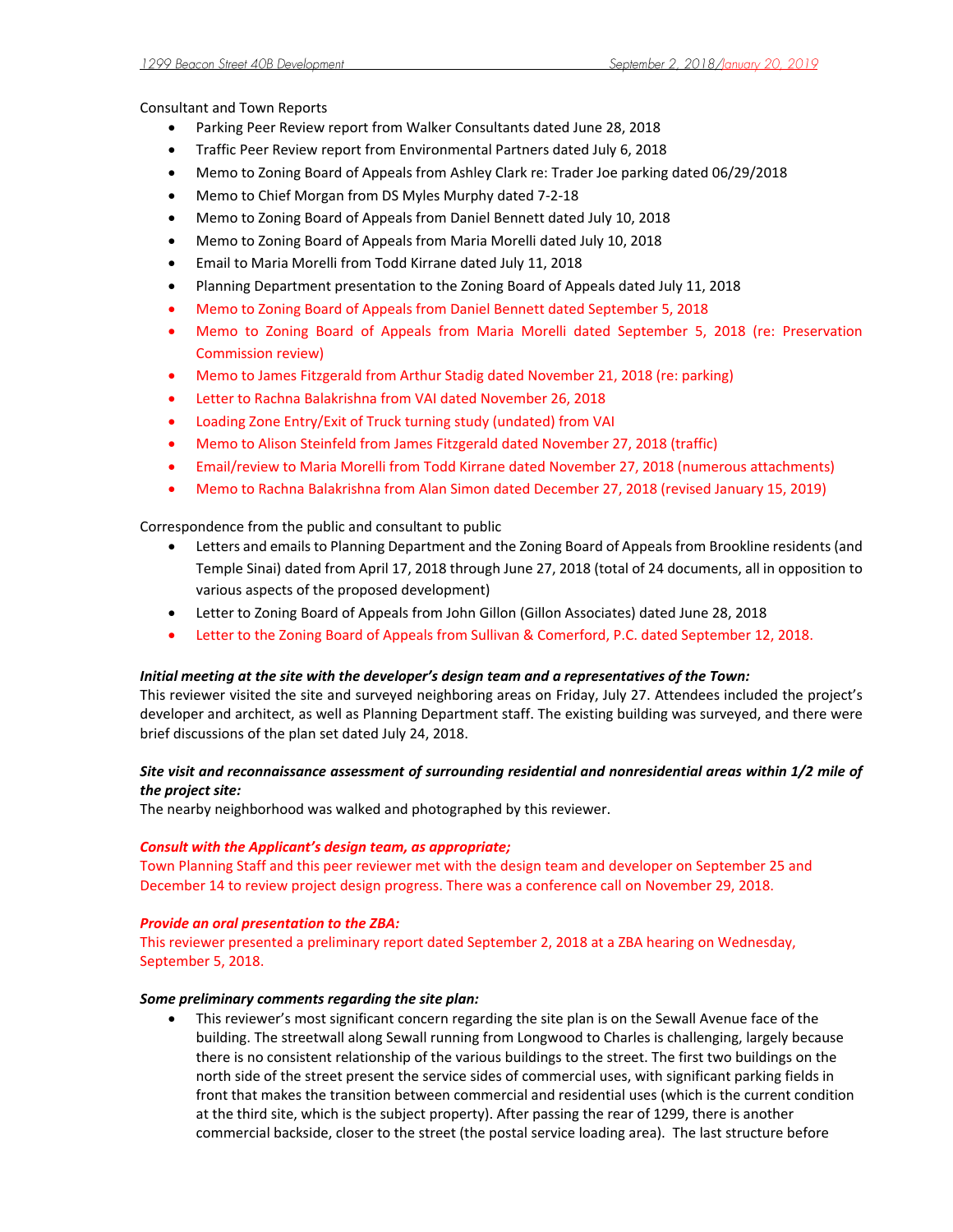getting to Charles is the Temple Sinai, which is modestly set back from the sidewalk with a narrow landscaped area that frames three entries into the buildings (although the primary Temple façade is around the corner on Charles Street). The changes incorporated into the current scheme have addressed concerns about the pedestrian walkway/streetwall design. Most importantly, the southwest corner of the structure originally formed a sharpened, acute angle with the Sewall Street façade. The original Sewall at-grade-entry to the building was deeply shadowed under a large entry canopy. In the current scheme, the southwest corner been truncated, and the Sewall upper elevations have been moved further from the street, opening up the building entry to sunlight and plantings, and as importantly, has opened up the perceived spatial entry to Sewall Avenue. The massing that was lost along Sewall and the Trader Joes parking lot was relocated to create an additional residential floor across the footprint of the building (i.e., the massing was re-distributed in order to minimize negative impact).

- The south side of 1299's site is the transitional zone between commercial uses on Beacon and the multifamily uses on the other side of Sewall. The fully residential side of Sewall from its intersection with Longwood is more consistent with respect to setback from the sidewalk, but the scale and type of buildings is highly variable. The sequence going from Longwood: a 4.5-story multifamily, a 2.5- story woodframe, gable roof structure, a driveway back to another small scale home, a 7-story multi-family, and just past the Charles intersection, an 11-story residential high rise. However, while the height of the buildings is inconsistent, there are pedestrian-scale gestures made through building massing, detailing, hardscape, and landscaping. The current design has incorporated a pronounced step-back and strongly stated horizontal band at an elevation off of the street very similar to the existing structure across the street. With these features, plus the proposed landscaping at the 1299 building entry court, the two buildings, existing and proposed, work together to form an inviting gateway into Sewall off of Longwood (this feature could be greatly strengthened if it were possible to reshape some of the corner parking spaces in the Trader Joe lot….).
- As currently envisioned, the 1299 Sewall Avenue setback varies somewhere between ten and fourteen feet because of the curvature of the road (it is not clear if the overhang at the vehicular and resident area encroaches into the setback indicated on the Atlas Map). The height of the elevation along Sewall is at least 122 feet (not including any parapet, which is not indicated on the Maximum Building Height diagram). The existing building directly across the street from this elevation appears to be more generously set back, and is well landscaped along its entire length. More importantly, the structure is only 4 to 4.5-stories tall. It is this reviewer's opinion that the placement of the proposed building, in such close proximity to the street, excessively constricts the street section. This tight setback is not successfully mitigated with any meaningful enhancements to the pedestrian realm. In fact, the treatment of the Sewall elevation exacerbates the "service drive" nature of that side of the street, virtually appropriating the street as 1299's driveway. See comments above regarding proximity to street. As far as the "service entry" feeling, design changes have largely mitigated that reading. This was achieved by making the central pedestrian entry to the building the most prominent façade feature. It is forward of both of the overhead doors, the ground plane landscaped, and the vehicular drop off drive eliminated, creating a direct connection from the sidewalk to the entry lobby. Take note that careful design of both the loading dock and parking entry overhead doors is critical in order to fully negate the service entry feeling.
- Note that the PEL issued by MassHousing states "the Applicant should be prepared to address specific concerns…and to discuss possible modifications to building plans and elevations aimed at improving its integration into the surrounding neighborhood." (at time of issuing letter the project was 74 units). In this reviewer's opinion, in addition to being poorly integrated, the current 1299 plan also sets a poor street-making precedent for any future development that may happen on the adjacent sites. The current proposal is significantly better integrated through building massing, dimensional referencing of nearby existing buildings, setbacks, step-backs, and landscaping. This is the case for both the Beacon Street and Sewall Avenue elevations. On the Sewall side, the ground level façade has been activated with an expanded entry lobby and a club/meeting room. The Beacon Street side has been modified by placing the restaurant use at grade (5000 SF), with the retail space moved to the second level (5500 SF). This was reversed in the original scheme. This change places the most visually and physically accessible commercial space façade activated for more hours/day.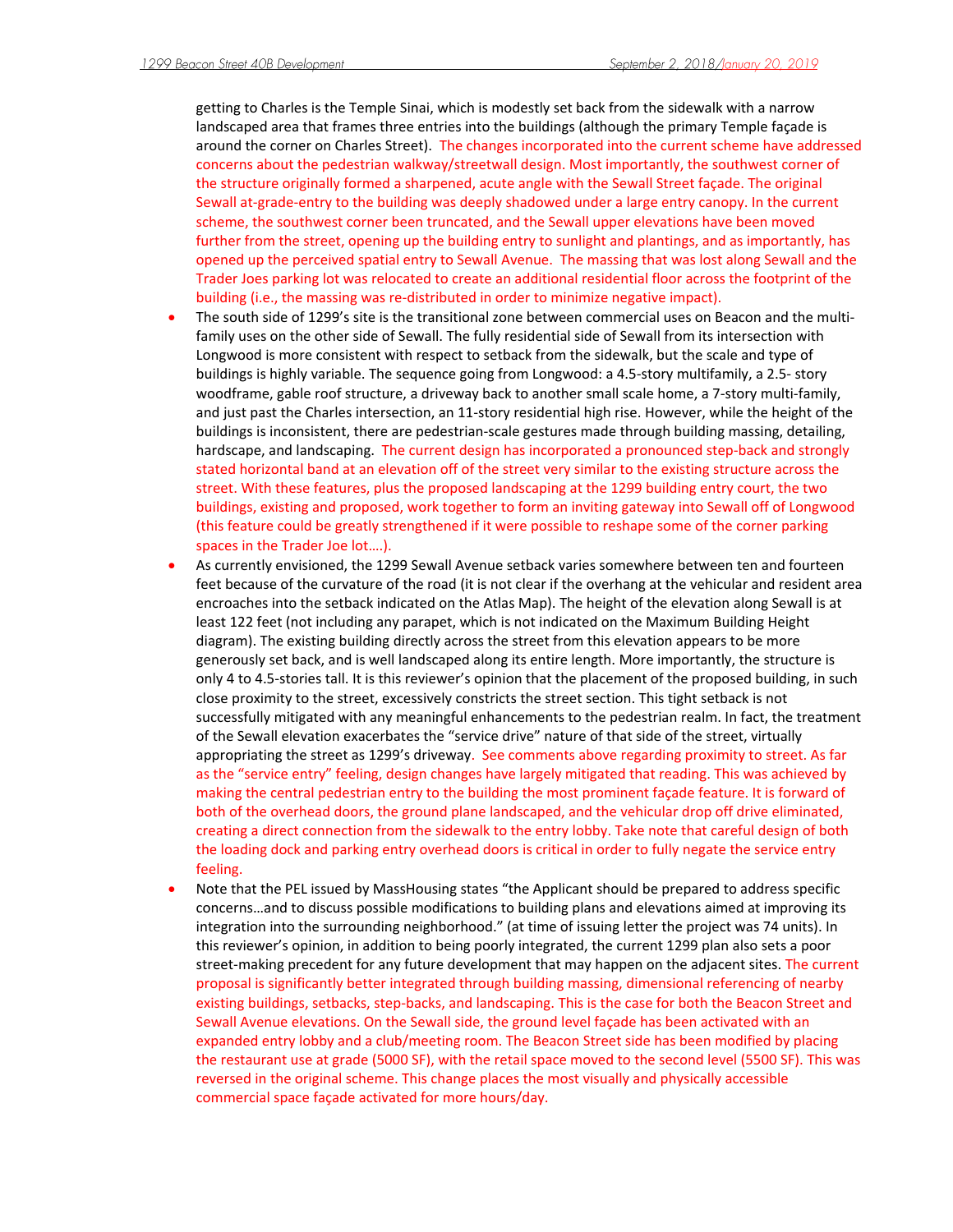- Given the very tall floor to floor height on the first two levels, the streetscape would greatly benefit from setting back all residential levels 3 through 10 (note that this is the proposed massing approach on the Beacon Street elevation where the building sets back at the third, and again at the ninth floors). More shaping of the massing of the south end and stronger horizontal expression is another mitigation strategy that should be explored (potentially increasing the setback at all levels and stepping the footprint to better follow the curve of the street). This suggestion has been incorporated in the 1/20/19 design.
- Shadow impact on Sewall would be reduced with an increased setback from the street and step backs at upper levels. According to shadow studies from June  $4<sup>th</sup>$ , 2018 (old massing) and November 28<sup>th</sup>, 2018 (which depicts roughly the same massing as the 1/30/19 design), impact on Sewall Avenue and its sidewalks to the east of 1299 is limited to afternoon hours, all seasons. The changes in massing have significantly improved the negative impact of these shadows. Early morning shadow impact to the Trader Joes parking field (which is minimal) is also diminished with the new massing, but not dramatically.
- Rethinking the drop-off drive configuration (which might include narrowing of the one-way entry and relocation of columns) may make it possible to increase the length of the landscaped area along Sewall Avenue. This suggestion has been incorporated in the 1/20/19 design.
- Setback on Beacon Street side that provides a continuation of the wide sidewalk on the adjacent site to the west is appropriate. This feature remains part of the 1/20/19 design.
- It appears that useable outdoor space is limited to outdoor terraces and roof decks. Given the urban setting and nearby public open spaces, combined with the target population of the building, this approach probably makes sense. However, consideration should be given to increasing the indoor amenity space for the residents and their guests (see building design comments below). A Club/Meeting room has been added to the Sewall Avenue side of the building. Second level resident amenities remain very similar, although the Leasing Office is no longer indicated. Is one required?
- Minimal residential-level side setbacks on the northern wing of the building will be problematic if similar scale buildings are developed on the neighboring sites. This does not appear to have changed in the new scheme.
- Is any bicycle parking provided on the site? (there appears to be no bike parking indicated within building either). January 20, 2019 plans indicates a small bike rack on Sewall, and resident bike storage for 18 bikes in two rooms on the upper two parking garage levels (9 spaces per room). This is ratio of less than one bike for every 5-units, which seems very low. City of Cambridge would require 83 spaces for typical rental property, 40 if the units were considered to be "elder oriented" (which does not seem to be the case for 55 year-olds). To these "Cambridge resident counts" should be added additional spaces for employees of the restaurant and retail spaces.
- Is there a proposed system for notifying pedestrians when cars are exiting the parking garage? Not known.
- No site lighting plan has been provided. Some designations for some of the building lighting are indicated on the Landscape Plan. More information would be required for a detailed analysis.
- This reviewer does not know the resolution of the issue of egress from neighbors building and the degree to which it impacts 1299's plan. Still unknown. Building Commissioner memo from September 5, 2018 states that "If the applicant were to submit the current plans for a building permit, or if the violation at 1297 Beacon remains unresolved by that time, I would deny the building permit application because the project would not comply with the State Building Code and therefore is not safe", and goes on to say "The plans for 1299 could be revised to provide a passageway (egress 50 feet away from building) to a public way in compliance with the State Building Code."

## *Some preliminary comments and questions regarding the building designs:*

 As noted above in connection with the site design, the building's scale, massing, and proportions, combined with nearness to Sewall Avenue, creates an unsatisfactory transition from the commercial frontage along Beacon and the residential streetscape of the south side of Sewall. Generally, the massing on Sewall is blocky, too shear-faced and monolithic, with most of its pedestrian-level frontage dedicated to service side functions. The volume needs to be better sculpted to help integrate the building into the neighborhood. At street level, too many critical functions are packed into too little space. These issues have been remedied in the current design, pending review of overhead loading dock and parking doors.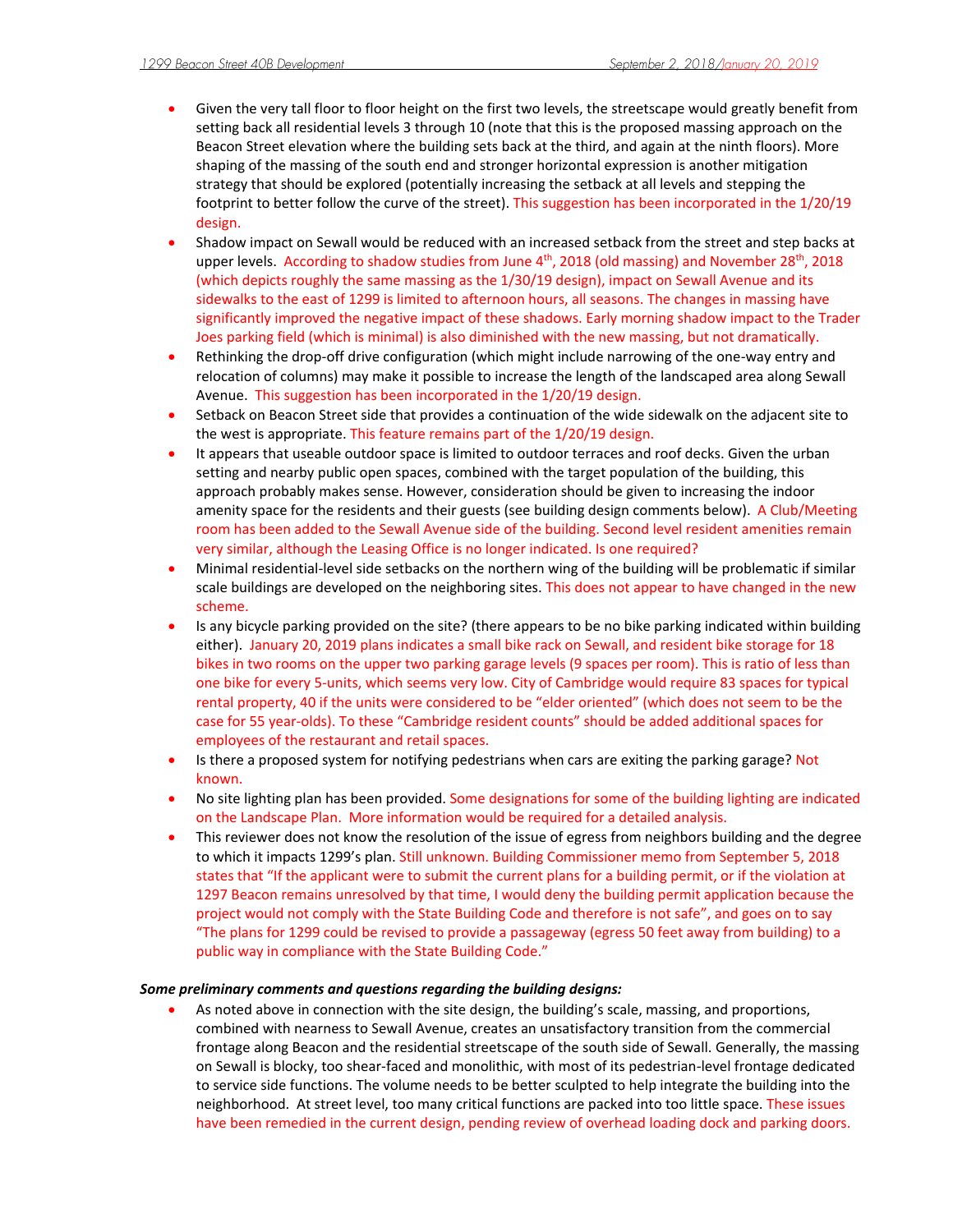- The residential entry, that should have a meaningful connection to the street, is tucked back something like fifty feet under an overhang. No apparent attempt is made to relate to the existing structures on Sewall Street with respect to materiality, scale, or function, any of which could help enhance the pedestrian environment (which will be more intensely inhabited with the introduction of this structure). By contrast, the proposed Beacon Street elevation is articulated in a way that is sensitive to the existing public realm through setback, step backs at two levels, and an overall proportioning and façade organization that is very similar to its nearby "soulmate" building at 1284 Beacon (a mixed use, multistreet-facing structure of similar scale). Largely resolved, as noted above.
- While successful as far as setback, step back, proportions, and scale, the Beacon Street front entry piece's façade treatment is "overblown" on the commercial side, and too understated at the residential entry. The 35-foot tall "Apple Store" glass façade seems out of scale for the size, and likely type of commercial spaces it will serve. While perhaps not regulated by historic district standards, the proposed façade seems more "appropriate" for Manhattan than Coolidge Corner. This aspect, along with several others, were commented on in the Maria Morelli memo from September 5, 2018 that summarizes the Preservation Commission's review of the project. The January 20 revised Beacon Street façade design has improved the scale by subdividing the large glass area that serves to emphasize a one-story commercial reading. In addition, a more inviting residential entry is proposed. The new drawings call out a terra cotta façade system that reference existing nearby masonry structures on Beacon Street.
- Notwithstanding serious concerns related to the blocky proportions and lack of street-making elements of the Sewall Avenue half of the building, the differentiation of the "front and back" of the overall structure through color variation, "column" spacing and rhythm, window pattern, horizontal delineations, and corner treatments is effective. The building is successfully broken up into more "digestible" pieces that can help address the two-front nature of the project site (again, similar to its "soulmate" at 1284 Beacon). This remains the case with the new design.
- As was noted by the building commissioner, a preliminary building code analysis is important, particularly relative to percentage of allowable openings where setbacks are minimal. The developer has submitted building elevations with façade material area takeoffs that seem to indicate that there are no issues with proposed percentage of openings. However, this reviewer would request some additional information or clarifications to the code analysis:
	- o There does not appear to be a code citation(s) detailing requirements related to the proposed 2 story podium construction.
	- $\circ$  The 9<sup>th</sup> edition was adopted in October of 2017. Memo states that the 9<sup>th</sup> is "planned to be adopted" (10<sup>th</sup> edition of the code may be adopted in 2020).
	- o Current Fire Code is an amended version of the 2015 Edition of NFPA 1 (not 2012 as stated). This change occurred on January 1 of 2018.
	- o Construction type is noted as Type 1B in most locations, but Table 601 highlights the column designated IIA.
- Balconies appear to project further into setbacks. It does not appear that the new design includes balconies. To be confirmed by developer.
- There is no area designated on the plans for visitor and shopper bike parking or storage for residents. See notes above about inadequate bicycle parking.
- As noted above, a number of critical building functions are packed into a small space on the Sewall side. A few comments: (1) It is likely that the transformer vault will need an overhead door to the outdoors (it is not likely that the vault can be buried in the drive, as there is a parking below). Transformer is no longer on the Sewall elevation. Not clear to this reviewer where it went. (2) A combination of setting back upper floors (thereby eliminating the deep overhang) and moving the residential entry forward could result in a more inviting street façade. This has been done. (3) This reviewer does not concur with the opinion that it is desirable to connect a retail corridor to Sewall Avenue. The fundamental issue with that elevation is too many functions are trying to be accommodated! The retail space is now on the second level, apparently accessible only from Beacon Street (with a second emergency egress path through the residential common area). Ground level restaurant space appears to be the same arrangement. (4) Is a covered residential drop off necessary? It creates the need for more paved area and makes a pleasant transitions zone very difficult. There is no longer a covered residential drop off.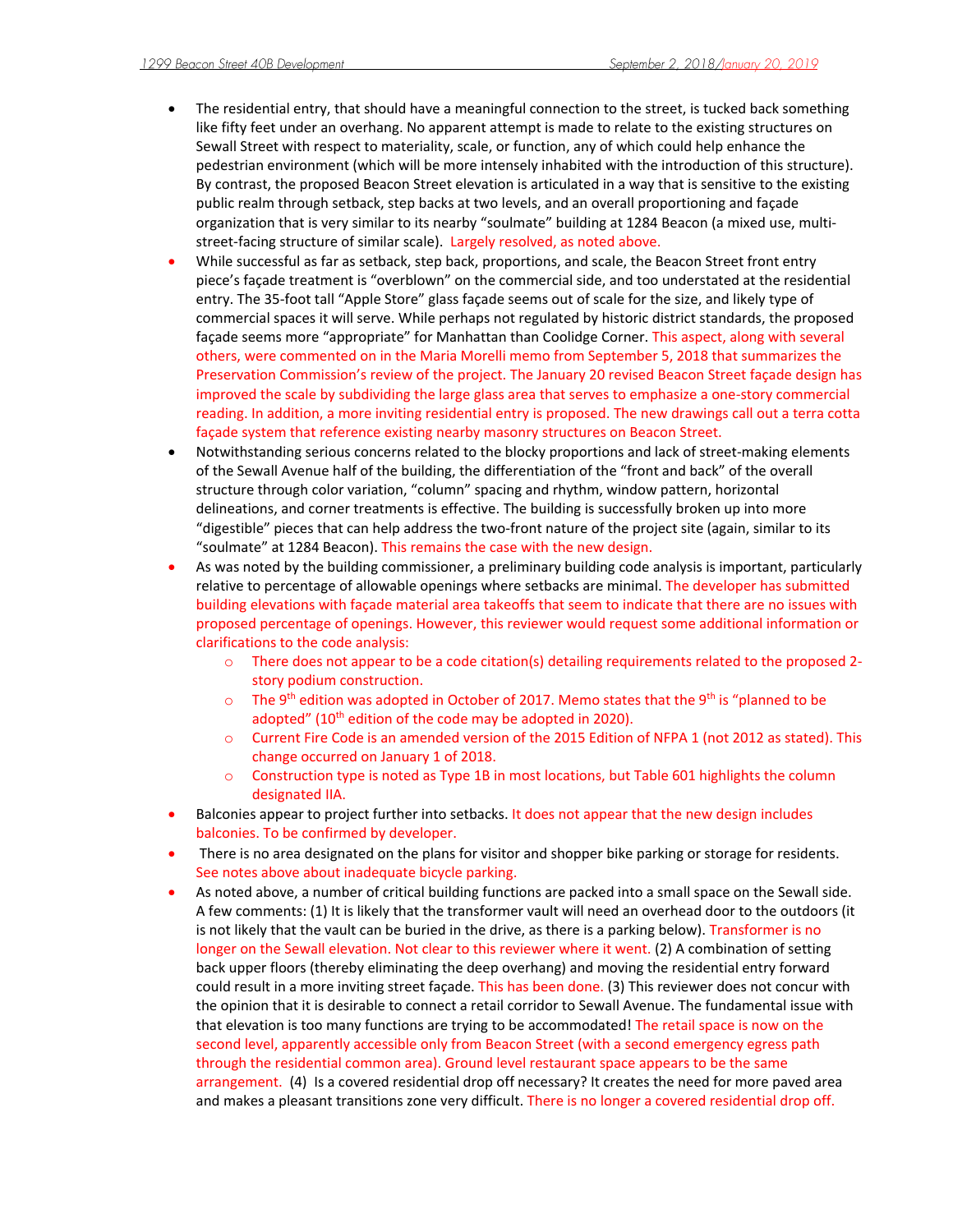- Cutting back the southwest corner of the building over all floors will bring light into the Sewall entry zone. This suggestion is incorporated into the January 30, 2019 plans.
- What will treatment of long, tall blank walls facing parking lots on both sides be? Artwork? Planted walls? Current plans indicate a planted wall on the west (Trader Joe) elevation. No apparent design approach other than landscape plantings is indicated on the east-facing blank elevation (even though this will be very visible to walkers on Sewall). More detail should be provided.
- What is the proposed nature of mechanical equipment screening? The top of the building will be visible from a long distance away. Description of mechanical screening on rendering is limited to note that says "articulation." Elevations show that It is fifteen feet tall, which seems very high. Studies should be provided to assess how high screen actually needs to be given necessary rooftop equipment. Materiality and detailing is very important for any visible areas as significant as this is.
- No material call outs are on included on building elevations. Current proposal is that most areas of the building are clad in "2-tone terra cotta" panels. Assuming high-quality material and installation, this would be a very attractive, long-lasting, solution with tie-in to existing context.
- Height of residential building across Sewall as seen in bird's eye view in July 24 seems out of scale (too tall). Access to current SketchUp model with nearby context would greatly assist in review of proposed building and its impact on the public realm. No longer an issue.
- **Elevator lobby may need to be isolated on all floors. Not clear what approach to this is. Should be** addressed in more detail in the code analysis.
- Trash room seems small given that it may have to accommodate commercial uses (some space within commercial areas could be designated as trash areas, along with other typical core elements). Trash room locations, sizes, transit by elevator(s), etc. for all uses in the building must be described in a detailed memo to facilitate analysis by this peer review and others.
- Are there designated parking attendant office and bathroom spaces? Current plans do not appear to indicate any stacker parking, which may preclude the need for a parking attendant (??). Developer to confirm intent.
- Consideration should be given to enhancing resident amenities indicated on second floor. In particular, given proposed population of building, a community space suitable for supervised child play space may be desirable. No change from previous plans.
- Square footage dedicated to fitness may be excessive given unit count. Fitness area on second level has been sub-divided to include a yoga/spin space that takes up 300SF of the original 1371SF.
- Not clear what catering kitchen and demo kitchen are. No change.
- Unit plans are limited to rectangles with square footages indicated. More detailed plans for two unit types have been provided.
- No indication of where affordable and accessible units are proposed. No change.
- Planning Department memo notes that the blocking of windows at 1297 should be mitigated through increased setback from the lot line. This reviewer concurs that this should be addressed. Setback appears to have been minimally increased.

Various other comments:

- *Energy efficiency*: No information available at this point for review. Brookline has adopted the energy Stretch Code, which will ensure a relatively high level of sustainability, at least from an operating perspective.
- *Exterior lighting*: As noted above, some lighting was indicated on the landscape plan. New, more detailed lighting plan, fixture specs, etc. will be required as the documents advance.
- *Feasibility of incorporating environmental and energy performance standards in the design, construction and operation of the buildings, such as standards required for LEED certification*: No information that expresses the developer's desire to design and construct to a third-party-verifiable level is included in the application materials.
- Given population of building, this building is a good opportunity to incorporate Universal Design elements.
- Given the scale and intensely urban setting of the proposed development, as well as the constrained site area available for layout, a Construction Management Plan should be submitted for review.